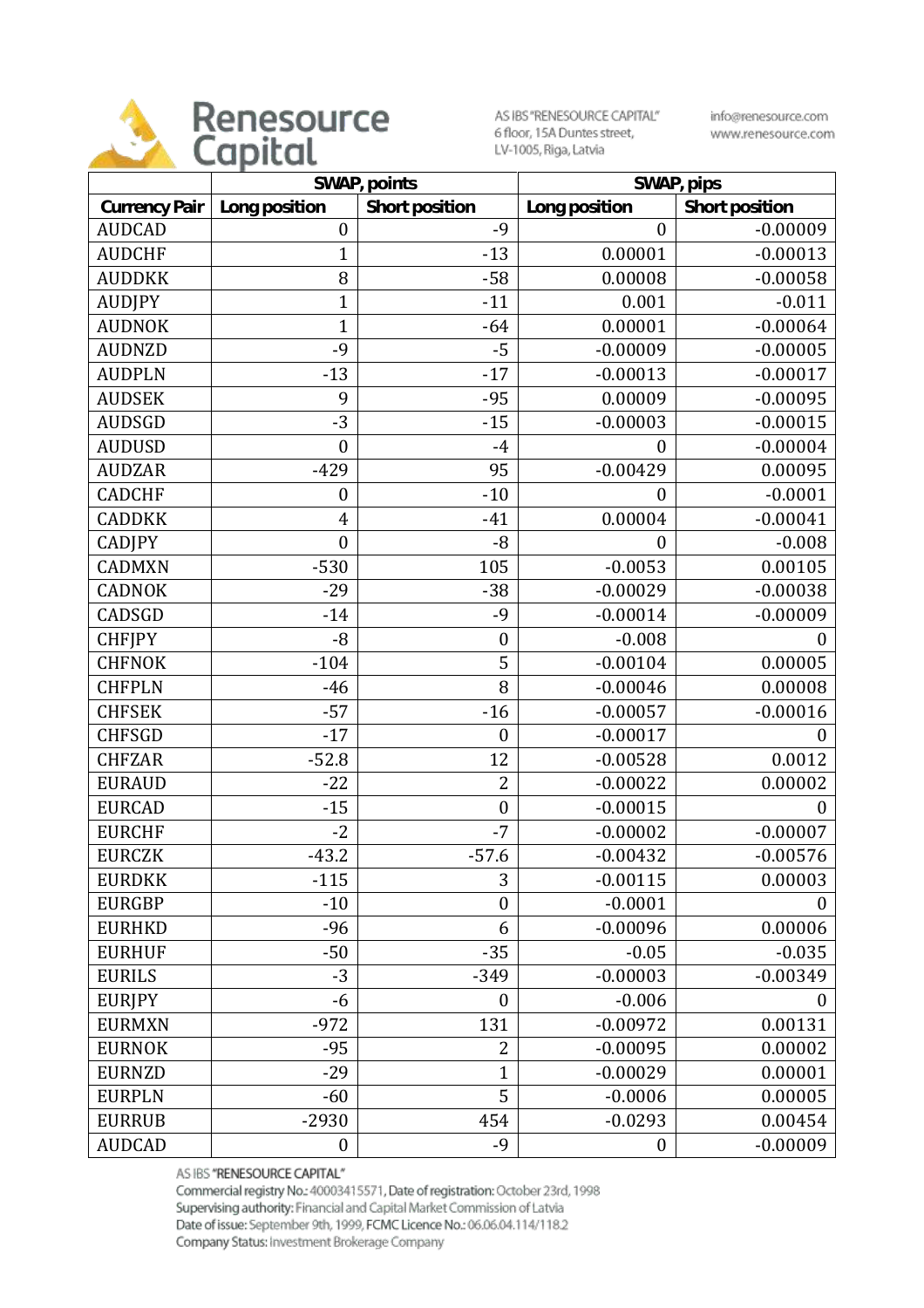

AS IBS "RENESOURCE CAPITAL" 6 floor, 15A Duntes street, LV-1005, Riga, Latvia

info@renesource.com www.renesource.com

|                      |                  | SWAP, points<br>SWAP, pips |                  |                  |
|----------------------|------------------|----------------------------|------------------|------------------|
| <b>Currency Pair</b> | Long position    | Short position             | Long position    | Short position   |
| <b>EURSEK</b>        | $-40$            | $-35$                      | $-0.0004$        | $-0.00035$       |
| <b>EURSGD</b>        | $-21$            | $-3$                       | $-0.00021$       | $-0.00003$       |
| <b>EURTRY</b>        | $-280$           | 40                         | $-0.0028$        | 0.0004           |
| <b>EURUSD</b>        | $-13$            | 1                          | $-0.00013$       | 0.00001          |
| <b>EURZAR</b>        | $-682$           | 100                        | $-0.00682$       | 0.001            |
| <b>GBPAUD</b>        | $-18$            | 1                          | $-0.00018$       | 0.00001          |
| <b>GBPCAD</b>        | $-11$            | $-3$                       | $-0.00011$       | $-0.00003$       |
| <b>GBPCHF</b>        | $\boldsymbol{0}$ | $-13$                      | $\boldsymbol{0}$ | $-0.00013$       |
| <b>GBPDKK</b>        | -99              | $-17$                      | $-0.00099$       | $-0.00017$       |
| <b>GBPJPY</b>        | $-1$             | $-8$                       | $-0.001$         | $-0.008$         |
| <b>GBPNOK</b>        | $-67$            | $-29$                      | $-0.00067$       | $-0.00029$       |
| <b>GBPNZD</b>        | $-26$            | $\boldsymbol{0}$           | $-0.00026$       | 0                |
| <b>GBPPLN</b>        | $-51$            | $\mathbf{1}$               | $-0.00051$       | 0.00001          |
| <b>GBPSEK</b>        | $-4$             | $-82$                      | $-0.00004$       | $-0.00082$       |
| <b>GBPSGD</b>        | $-13$            | $-10$                      | $-0.00013$       | $-0.0001$        |
| <b>GBPTRY</b>        | $-300$           | 42                         | $-0.003$         | 0.00042          |
| <b>GBPUSD</b>        | $-9$             | $\boldsymbol{0}$           | $-0.00009$       | $\boldsymbol{0}$ |
| <b>GBPZAR</b>        | $-711$           | 100                        | $-0.00711$       | 0.001            |
| <b>HKDJPY</b>        | $-52$            | $-81$                      | $-0.00052$       | $-0.00081$       |
| <b>MXNJPY</b>        | $\boldsymbol{0}$ | $-3$                       | $\boldsymbol{0}$ | $-0.00003$       |
| <b>NOKJPY</b>        | $-30$            | $-86$                      | $-0.0003$        | $-0.00086$       |
| <b>NOKSEK</b>        | $-1$             | $-11$                      | $-0.00001$       | $-0.00011$       |
| <b>NZDCAD</b>        | $\boldsymbol{0}$ | $-11$                      | $\overline{0}$   | $-0.00011$       |
| <b>NZDCHF</b>        | $\mathbf{1}$     | $-14$                      | 0.00001          | $-0.00014$       |
| <b>NZDJPY</b>        | $\overline{1}$   | $-13$                      | 0.001            | $-0.013$         |
| <b>NZDSEK</b>        | 16               | $-79$                      | 0.00016          | $-0.00079$       |
| <b>NZDSGD</b>        | $\mathbf{1}$     | $-8$                       | 0.00001          | $-0.00008$       |
| <b>NZDUSD</b>        | $\boldsymbol{0}$ | $-6$                       | $\boldsymbol{0}$ | $-0.00006$       |
| <b>PLNJPY</b>        | $\boldsymbol{0}$ | $-40$                      | $\overline{0}$   | $-0.004$         |
| SGDJPY               | $-3$             | $-9$                       | $-0.003$         | $-0.009$         |
| <b>TRYJPY</b>        | $\boldsymbol{0}$ | $-18$                      | $\boldsymbol{0}$ | $-0.018$         |
| <b>USDCAD</b>        | $\boldsymbol{0}$ | $-6$                       | $\overline{0}$   | $-0.00006$       |
| <b>USDCHF</b>        | $\mathbf{1}$     | $-13$                      | 0.00001          | $-0.00013$       |
| <b>USDCNH</b>        | $-96$            | $-32$                      | $-0.00096$       | $-0.00032$       |
| <b>USDCZK</b>        | $-16$            | $-64$                      | $-0.0016$        | $-0.0064$        |
| <b>USDDKK</b>        | $-36$            | $-69$                      | $-0.00036$       | $-0.00069$       |
| <b>USDHKD</b>        | $-0.7$           | $-5.4$                     | $-0.000007$      | $-0.000054$      |
| <b>USDHUF</b>        | $-16$            | $-48$                      | $-0.016$         | $-0.048$         |
| <b>USDILS</b>        | $\boldsymbol{0}$ | $-32$                      | $\boldsymbol{0}$ | $-0.00032$       |

AS IBS "RENESOURCE CAPITAL"

Commercial registry No.: 40003415571, Date of registration: October 23rd, 1998 Supervising authority: Financial and Capital Market Commission of Latvia Date of issue: September 9th, 1999, FCMC Licence No.: 06.06.04.114/118.2 Company Status: Investment Brokerage Company